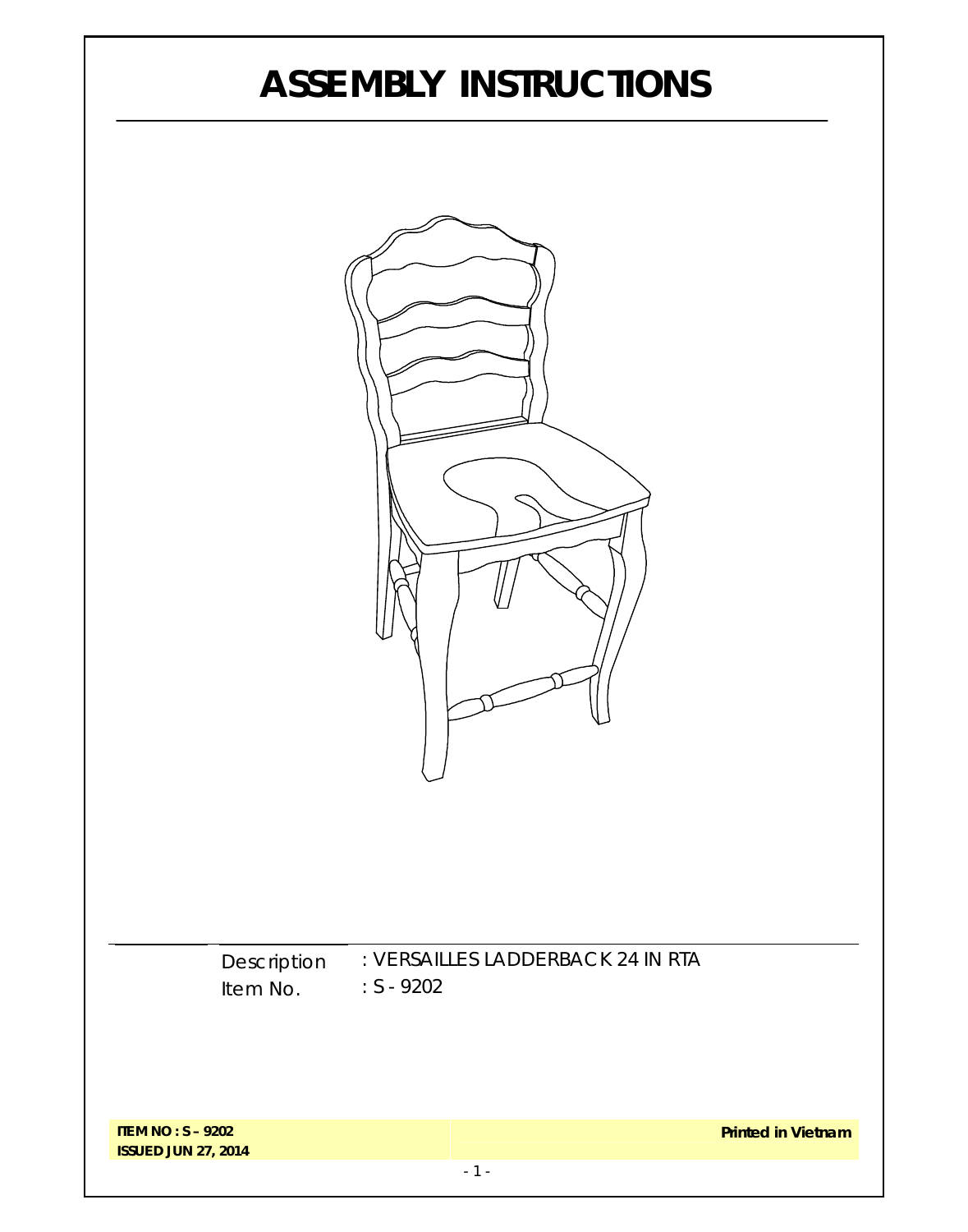## **BEFORE ASSEMBLY**

Thank you for purchasing this quality product. This product has been designed for easy assembly and constructed for durability. All parts were checked prior to packaging to insure quality. Prior to beginning assembly, however, make sure all parts and hardware are included and free of obvious defect. If a part is missing or defective, please contact the store where purchased. If hardware is missing, or you need help with assembly, please call toll free 888-944-8396.

#### **IMPORTANT NOTE:**

- Place all wooden parts on a clean and smooth surface such as a rug or carpet to avoid the parts from being scratched.
- Remove all wrapping material, including staples & packing straps before you start to assemble.
- DO NOT tighten all screws, bolts until completely assembled.
- Keep all hardware parts out of reach of children.



#### **PART LIST**

When unpacking, please carefully not to discard any parts with the packaging. Before continuing, please make sure you have all of the following parts:

| <b>NO</b>   | <b>Description</b> | Qty            | Sketch    | <b>NO</b> | <b>Description</b>   | Oty            | Sketch                             |
|-------------|--------------------|----------------|-----------|-----------|----------------------|----------------|------------------------------------|
| Α           | Chair back         | 1              | $\bullet$ | B         | Seat Frame           | 1              | Ea<br>$\bullet$<br>$\circ$ $\circ$ |
| $\mathsf C$ | Chair Seat         | $\mathbf{1}$   |           | D         | Front Leg<br>$(L-R)$ | $\overline{2}$ |                                    |
| E           | Side<br>Stretcher  | $\overline{2}$ |           | F         | Front<br>Stretcher   | 1              |                                    |

**ITEM NO : S – 9202 ISSUED JUN 27, 2014** **Printed in Vietnam**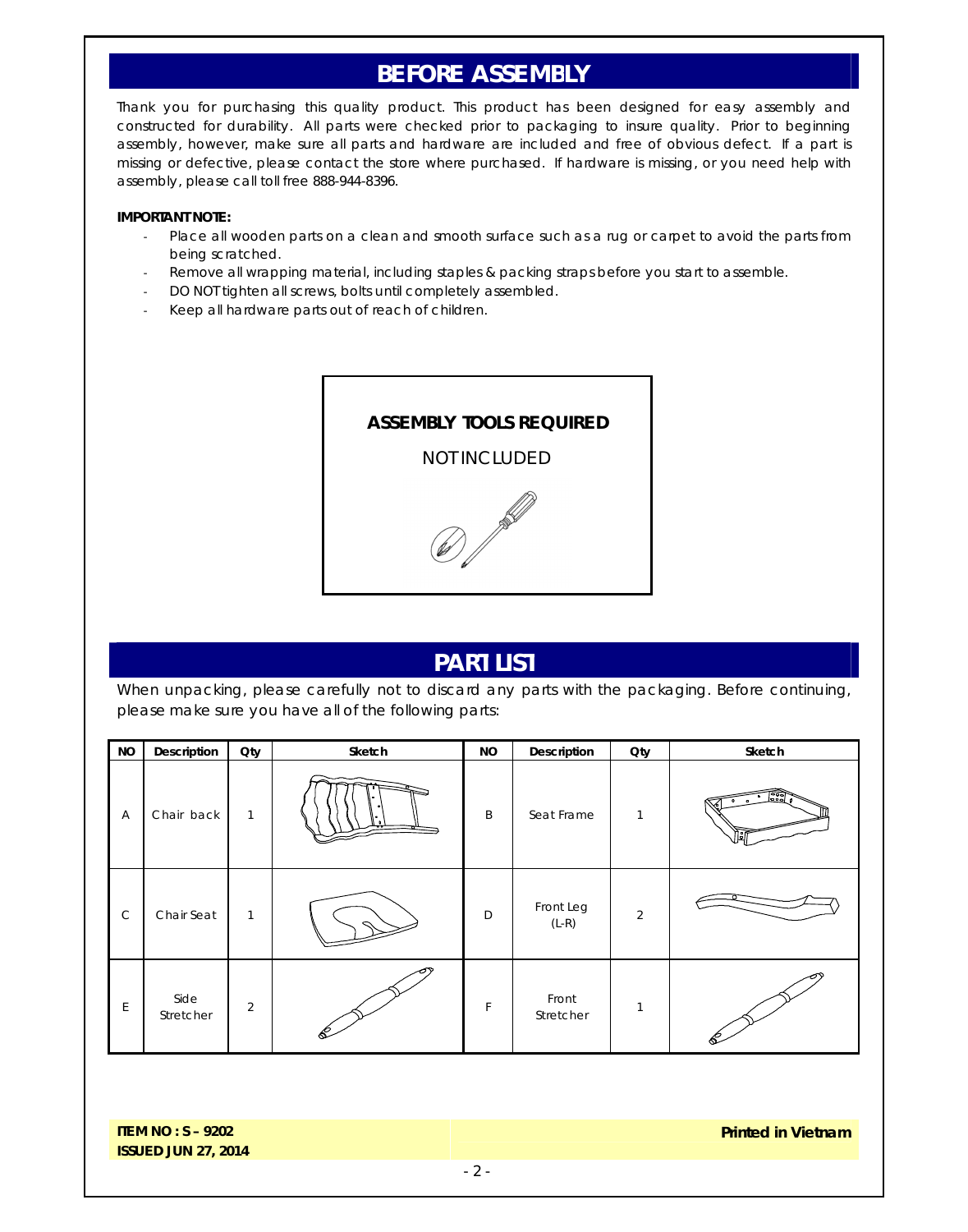# **HARDWARE LIST**

When unpacking, please carefully not to discard any parts with the packaging. Before continuing, please make sure you have all of the following hardware:

| <b>NO</b>      | Description                            | Qty            | Sketch                                                                                                              | <b>NO</b>      | <b>Description</b>                   | Qty | Sketch               |
|----------------|----------------------------------------|----------------|---------------------------------------------------------------------------------------------------------------------|----------------|--------------------------------------|-----|----------------------|
| 1              | Short bolt<br>(M6 x 40mm)              | 3              | mommon<br>Ф                                                                                                         | $\overline{2}$ | Medium bolt<br>(M6 x 60mm)           | 4   | boommommo<br>O       |
| 3              | Long bolt<br>(M6 x 80mm)               | $\overline{4}$ | ) dimensione di di secolul di secolul sull'in control di secolul sull'in sull'in control di secolul sull'in se<br>⇕ | 4              | Wood Screw<br>$(M4 \times 35$ mm $)$ | 10  | $(\theta)$ mmmmm $-$ |
| 5              | Lock Washer<br>(Ø6.5 x 11mm)           | 11             | $\bar{\mathbb{O}}$                                                                                                  | 6              | Flat Washer<br>(Ø6.5 x 19mm)         | 11  |                      |
| $\overline{7}$ | Allen Key<br>$(4 \times 80 \text{mm})$ | 1              |                                                                                                                     |                |                                      |     |                      |

### **STEP 1**

Attach seat frame (B) to the back (A) with bolts (1) and (3), and washers (5) and (6) as shown below . Tighten with Allen key (7).

Note: DO NOT tighten any of the bolts, until the stool is assembled, then put on a flat level surface to make sure the stool is level and then tighten the bolts.